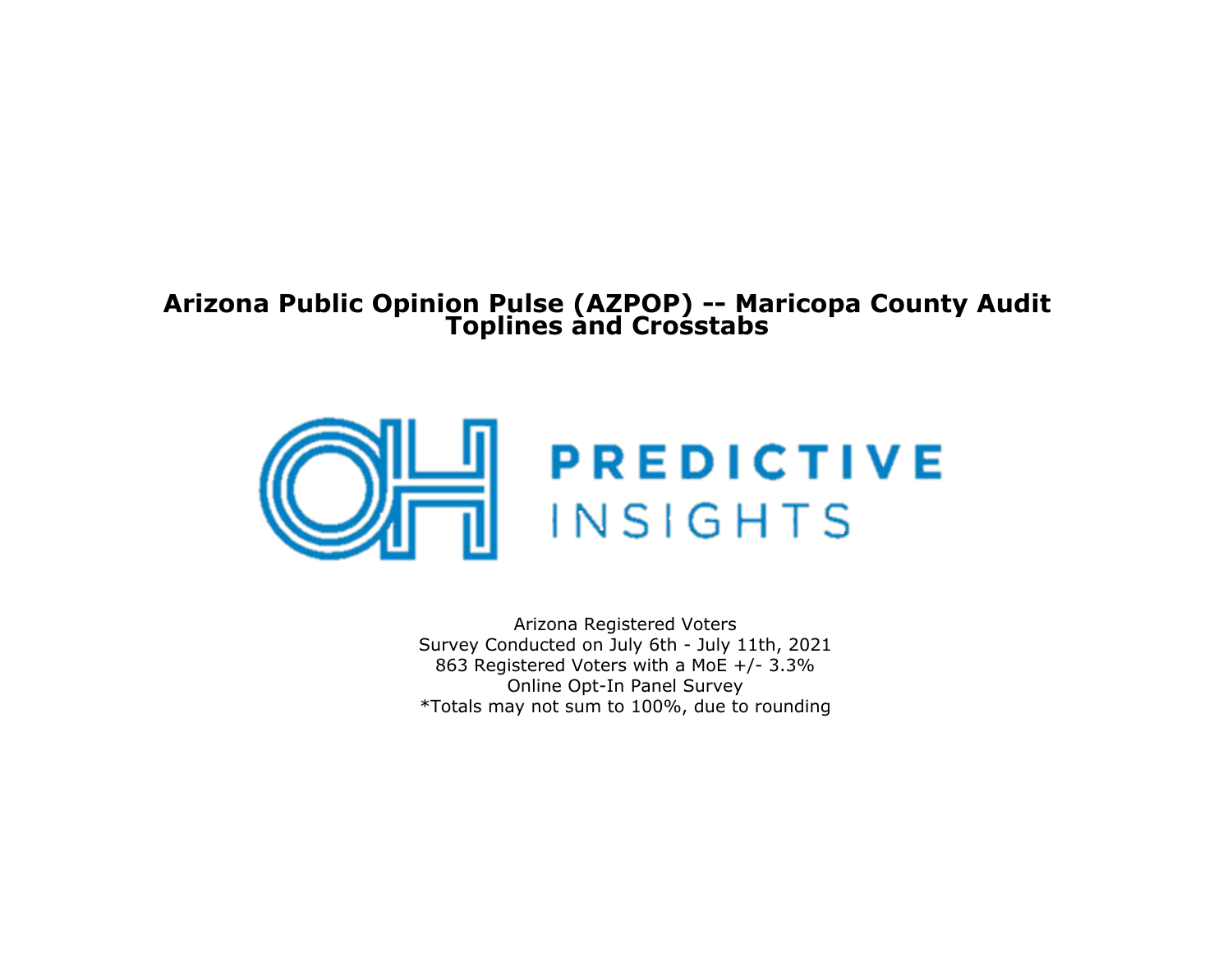## Table of contents

## **Survey**

| Which of the following statements is closer to your opinion of the 2020 Presidential Election results, even if neither matches your beliefs exactly?         |    |
|--------------------------------------------------------------------------------------------------------------------------------------------------------------|----|
| Over the past few months, how much have you seen or heard about the audit of the presidential election in Maricopa County?                                   |    |
|                                                                                                                                                              | h  |
| Would you say that the information that you have seen or heard about the audit has been "pro-audit" or "anti-audit"?<br>                                     |    |
| The Maricopa County presidential ballot audit is an examination of ballots cast in the 2020 United States presidential election in Arizona contracted by the |    |
| Arizona Senate Republican caucus and carried out by private firms. Knowing what you do about the audit, how important would you say the audit is?            | 8  |
|                                                                                                                                                              | 9  |
|                                                                                                                                                              | 10 |
|                                                                                                                                                              | 11 |
| There are reports that Donald Trump believes he will be reinstated as president after the audits in Arizona and a number of other states are completed.      |    |
| How likely or unlikely do you believe it is that Donald Trump will be reinstated as president?                                                               |    |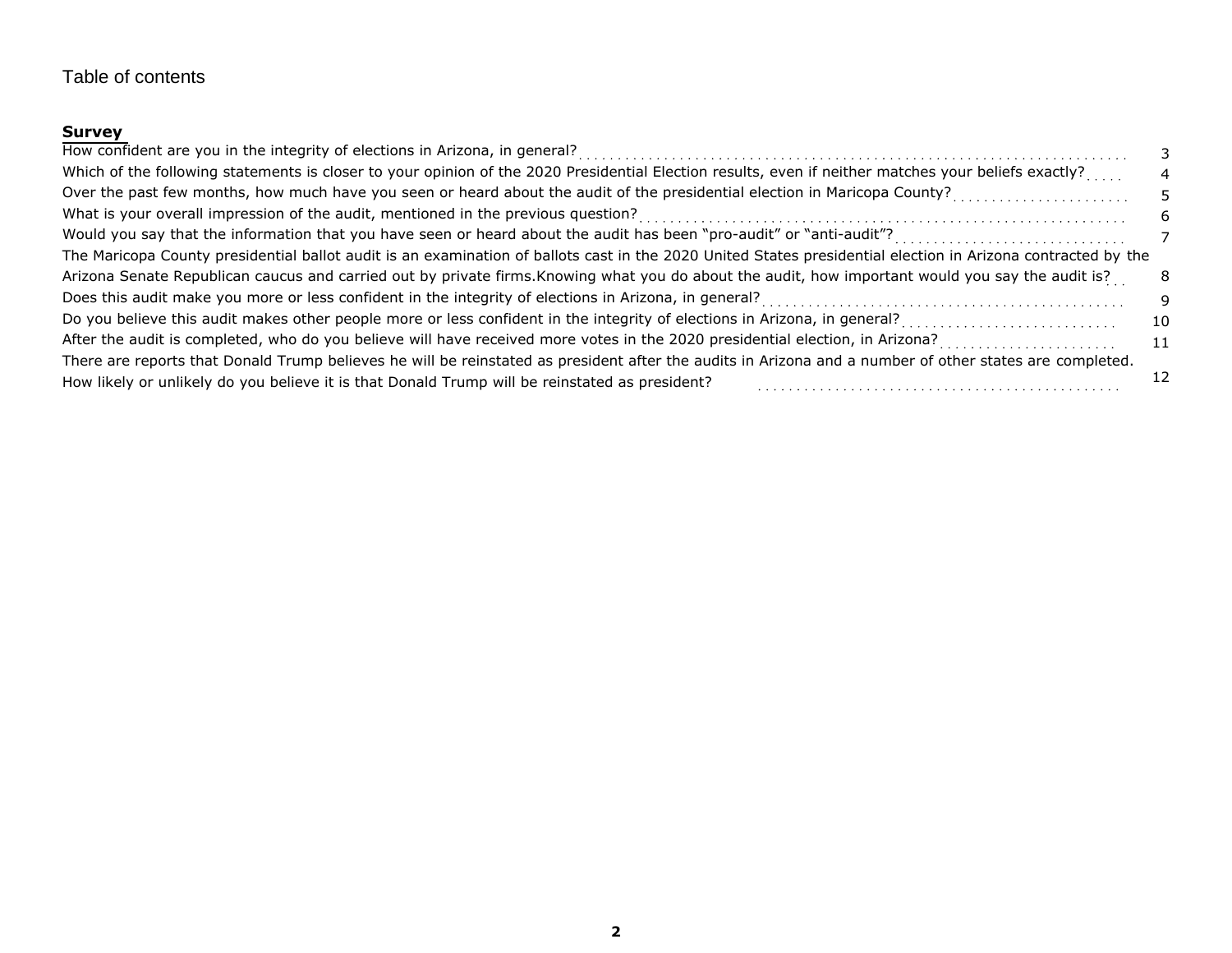| Gender                      | <b>Total</b> | Race/Ethnicity                         | <b>Total</b> | Region           | <b>Total</b> |
|-----------------------------|--------------|----------------------------------------|--------------|------------------|--------------|
| Sample Size                 | 863          | Sample Size                            | 863          | Sample Size      | 863          |
| Male<br>Column %            | 49%          | <b>White, Non-Hispanic</b><br>Column % |              | <b>Maricopa</b>  |              |
| <b>Female</b><br>Column %   | 51%          |                                        | 65%          | Column %         | 61%          |
| <b>Prefer not to answer</b> |              | Hispanic/Latino<br>Column %            | 22%          | Pima<br>Column % | 15%          |
| Column %                    | 0%           | <b>Other</b>                           |              | Rural            |              |
|                             |              | Column %                               | 13%          | Column %         | 24%          |

| Age                       | <b>Total</b> | Party Combined         | <b>Total</b> | <b>Education Combined</b>       | <b>Total</b> |
|---------------------------|--------------|------------------------|--------------|---------------------------------|--------------|
| Sample Size               | 863          | Sample Size            | 863          | Sample Size                     | 863          |
| 17 or younger<br>Column % | $0\%$        | <b>REP</b>             |              | <b>HS or Less</b>               |              |
| $18 - 34$                 |              | Column %               | 35%          | Column %                        | 27%          |
| Column %                  | 25%          | <b>IND</b>             |              |                                 |              |
| $35 - 44$<br>Column %     | 15%          | Column %               | 33%          | <b>Some College</b><br>Column % | 39%          |
| 45-54<br>Column %         | 15%          | <b>DEM</b><br>Column % | 32%          | <b>College Graduate</b>         |              |
| 55-64<br>Column %         | 17%          |                        |              | Column %                        | 20%          |
| $65+$<br>Column %         | 28%          |                        |              | Postgrad<br>Column %            | 14%          |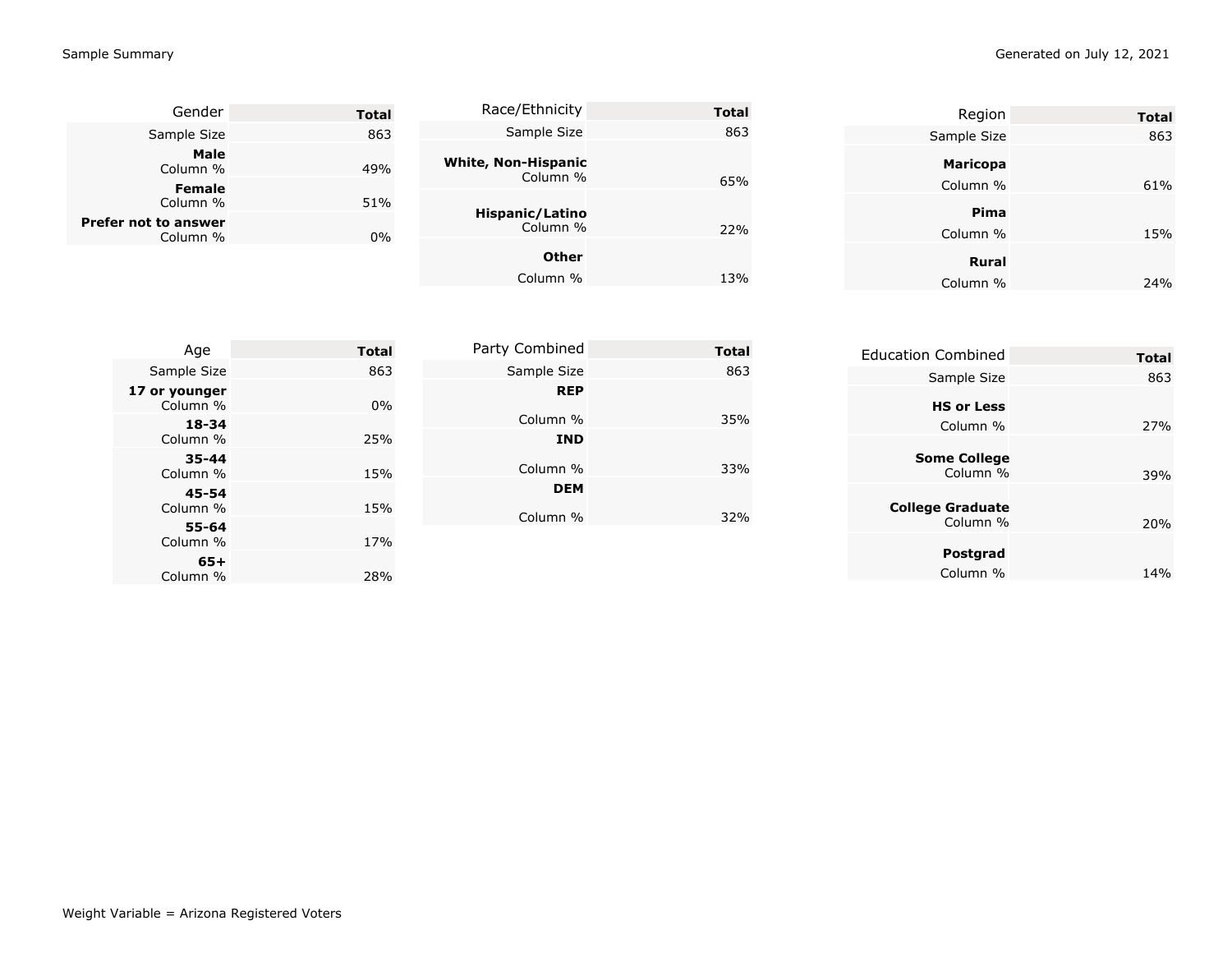### <span id="page-3-0"></span>How confident are you in the integrity of elections in Arizona, in general?

|                                                             | <b>Total</b> | Gender |               | <b>Region</b>       |      | <b>Age Combined</b> |       | Party |            |            | <b>Race/Ethnicity</b> |                                       |                                    |              |
|-------------------------------------------------------------|--------------|--------|---------------|---------------------|------|---------------------|-------|-------|------------|------------|-----------------------|---------------------------------------|------------------------------------|--------------|
|                                                             | <b>Total</b> | Male   | <b>Female</b> | <b>Maricop</b><br>a | Pima | <b>Rural</b>        | 18-54 | $55+$ | <b>REP</b> | <b>IND</b> | <b>DEM</b>            | White,<br>Non-<br><b>Hispani</b><br>C | Hispani<br>c/Latin<br>$\mathbf{o}$ | <b>Other</b> |
| Sample Size                                                 | 863          | 422    | 441           | 526                 | 130  | 207                 | 478   | 385   | 305        | 281        | 277                   | 561                                   | 194                                | 108          |
| <b>Extremely confident</b><br>Column %                      | 35%          | 41%    | 29%           | 33%                 | 39%  | 35%                 | 32%   | 38%   | 15%        | 37%        | 54%                   | 36%                                   | 36%                                | 23%          |
| <b>Moderately confident</b><br>Column %                     | 24%          | 22%    | 26%           | 25%                 | 23%  | 22%                 | 27%   | 20%   | 25%        | 20%        | 26%                   | 19%                                   | 29%                                | 37%          |
| Somewhat confident<br>Column %                              | 19%          | 17%    | 22%           | 20%                 | 20%  | 16%                 | 24%   | 14%   | 20%        | 23%        | 14%                   | 17%                                   | 21%                                | 29%          |
| <b>Not too confident</b><br>Column %                        | 15%          | 13%    | 17%           | 16%                 | 9%   | 18%                 | 14%   | 17%   | 26%        | 15%        | 4%                    | 19%                                   | 9%                                 | 6%           |
| Not confident at all<br>Column %                            | 7%           | 7%     | 6%            | 6%                  | 9%   | 9%                  | 3%    | 11%   | 13%        | 5%         | $1\%$                 | 8%                                    | 5%                                 | 4%           |
|                                                             |              |        |               |                     |      |                     |       |       |            |            |                       |                                       |                                    |              |
| <b>Extremely/Moderately</b><br><b>Confident</b><br>Column % | 58%          | 62%    | 55%           | 58%                 | 62%  | 57%                 | 59%   | 58%   | 40%        | 56%        | 80%                   | 56%                                   | 65%                                | 60%          |
| Not at all/Not too<br>confident<br>Column %                 | 22%          | 21%    | 24%           | 21%                 | 18%  | 27%                 | 17%   | 28%   | 39%        | 20%        | 5%                    | 27%                                   | 14%                                | 10%          |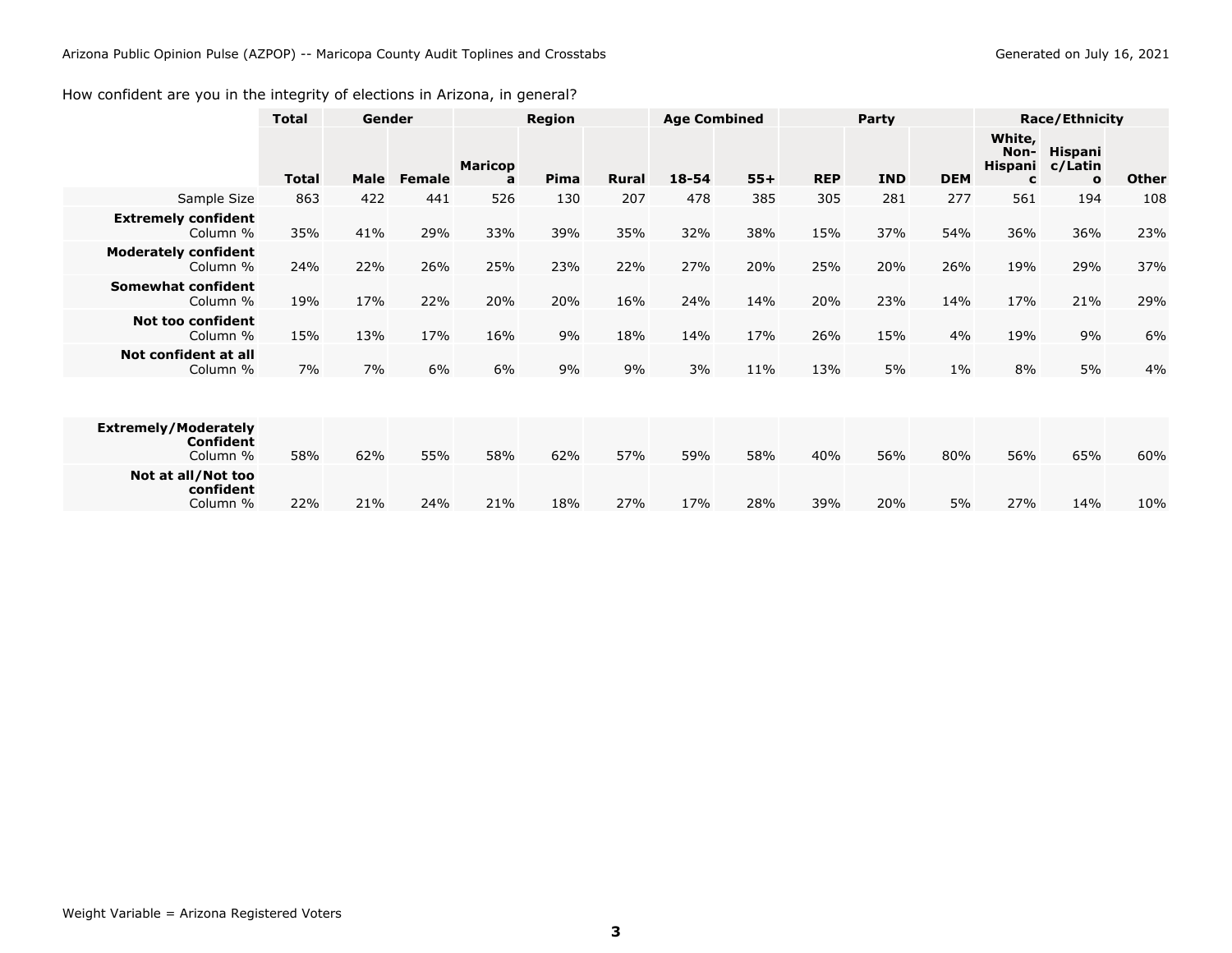<span id="page-4-0"></span>

|  | Which of the following statements is closer to your opinion of the 2020 Presidential Election results, even if neither matches your beliefs exactly? |  |
|--|------------------------------------------------------------------------------------------------------------------------------------------------------|--|
|  |                                                                                                                                                      |  |

|                                                                                                                                                                                                                   | <b>Total</b> | Gender |               | Region              |      |              | <b>Age Combined</b> |       | Party      |            |            | <b>Race/Ethnicity</b> |                                                   |              |  |
|-------------------------------------------------------------------------------------------------------------------------------------------------------------------------------------------------------------------|--------------|--------|---------------|---------------------|------|--------------|---------------------|-------|------------|------------|------------|-----------------------|---------------------------------------------------|--------------|--|
|                                                                                                                                                                                                                   | <b>Total</b> | Male   | <b>Female</b> | <b>Maricop</b><br>a | Pima | <b>Rural</b> | 18-54               | $55+$ | <b>REP</b> | <b>IND</b> | <b>DEM</b> | White,<br>Non-<br>c   | <b>Hispani</b><br>Hispani c/Latin<br>$\mathbf{o}$ | <b>Other</b> |  |
| Sample Size                                                                                                                                                                                                       | 863          | 422    | 441           | 526                 | 130  | 207          | 478                 | 385   | 305        | 281        | 277        | 561                   | 194                                               | 108          |  |
| While the election was not<br>run perfectly, there is no<br>credible evidence of voter<br>fraud that was widespread<br>enough to have changed<br>the outcome of the<br>election.<br>Column %                      | 66%          | 66%    | 66%           | 68%                 | 72%  | 57%          | 65%                 | 67%   | 39%        | 76%        | 85%        | 65%                   | 71%                                               | 63%          |  |
| Evidence has been<br>uncovered which shows<br>that the election was<br>stolen from President<br>Trump in a number of<br>states that the media and<br>election officials have<br>called for Joe Biden.<br>Column % | 34%          | 34%    | 34%           | 32%                 | 28%  | 43%          | 35%                 | 33%   | 61%        | 24%        | 15%        | 35%                   | 29%                                               | 37%          |  |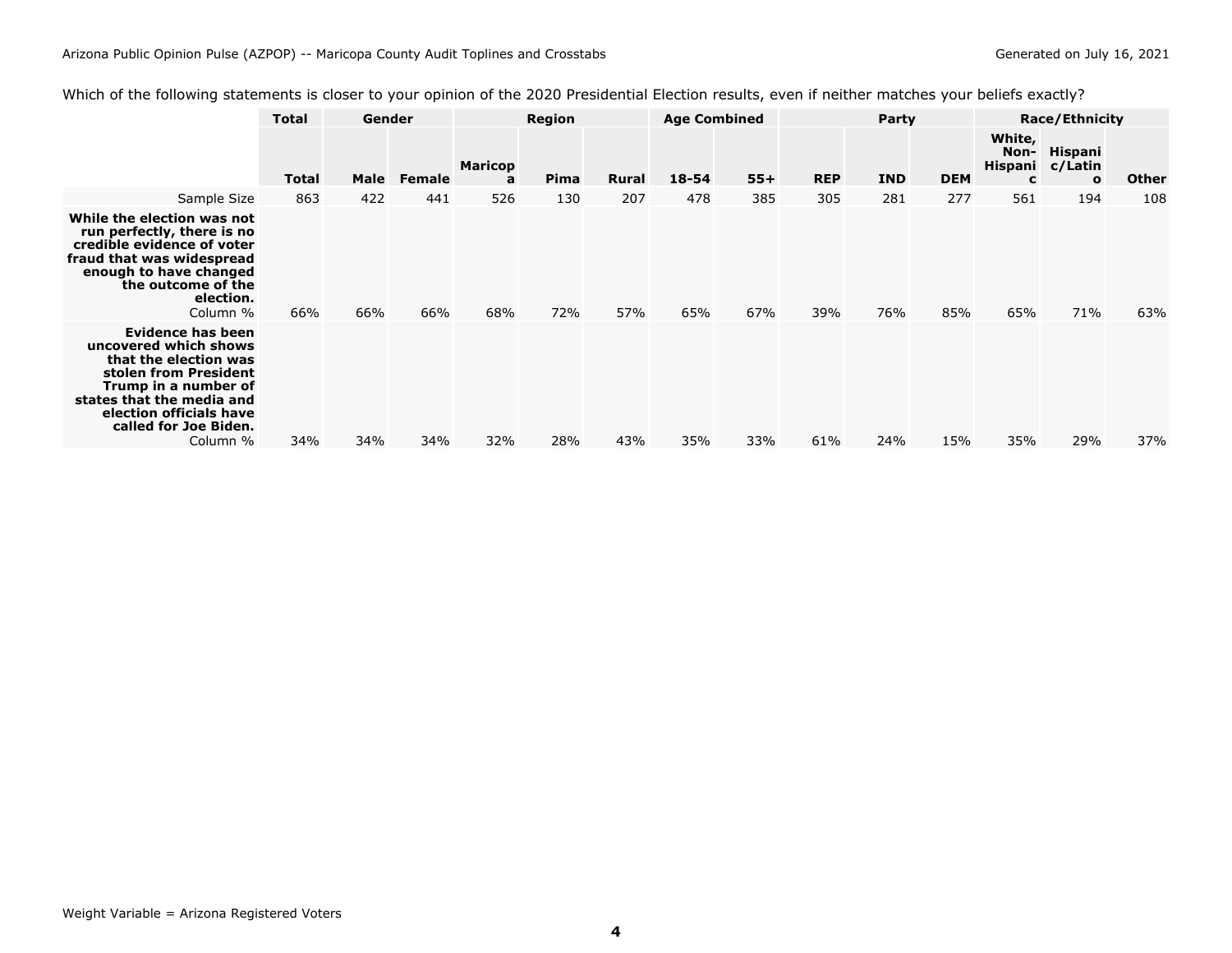### <span id="page-5-0"></span>Over the past few months, how much have you seen or heard about the audit of the presidential election in Maricopa County?

|                                        | <b>Total</b> | Gender |               | Region              |      |              | <b>Age Combined</b> |       | Party      |            |            | <b>Race/Ethnicity</b>                 |                                    |              |  |
|----------------------------------------|--------------|--------|---------------|---------------------|------|--------------|---------------------|-------|------------|------------|------------|---------------------------------------|------------------------------------|--------------|--|
|                                        | <b>Total</b> | Male   | <b>Female</b> | <b>Maricop</b><br>a | Pima | <b>Rural</b> | $18 - 54$           | $55+$ | <b>REP</b> | <b>IND</b> | <b>DEM</b> | White,<br>Non-<br><b>Hispani</b><br>C | Hispani<br>c/Latin<br>$\mathbf{o}$ | <b>Other</b> |  |
| Sample Size                            | 863          | 422    | 441           | 526                 | 130  | 207          | 478                 | 385   | 305        | 281        | 277        | 561                                   | 194                                | 108          |  |
| A great deal<br>Column %               | 26%          | 34%    | 18%           | 28%                 | 24%  | 22%          | 23%                 | 30%   | 21%        | 21%        | 36%        | 29%                                   | 18%                                | 23%          |  |
| A moderate amount<br>Column %          | 32%          | 29%    | 35%           | 35%                 | 22%  | 30%          | 30%                 | 35%   | 34%        | 31%        | 31%        | 30%                                   | 36%                                | 34%          |  |
| <b>Some</b><br>Column %                | 21%          | 20%    | 22%           | 19%                 | 25%  | 24%          | 21%                 | 21%   | 27%        | 20%        | 16%        | 22%                                   | 19%                                | 21%          |  |
| A little<br>Column %                   | 11%          | 8%     | 15%           | 10%                 | 12%  | 14%          | 13%                 | 10%   | 11%        | 15%        | 8%         | 10%                                   | 16%                                | 11%          |  |
| Nothing at all<br>Column %             | 10%          | 10%    | 10%           | 8%                  | 17%  | 10%          | 13%                 | 5%    | 7%         | 13%        | 9%         | 9%                                    | 12%                                | 11%          |  |
|                                        |              |        |               |                     |      |              |                     |       |            |            |            |                                       |                                    |              |  |
| <b>Great deal/Moderate</b><br>Column % | 58%          | 62%    | 54%           | 63%                 | 46%  | 52%          | 53%                 | 64%   | 55%        | 52%        | 67%        | 59%                                   | 54%                                | 57%          |  |
| Little/Nothing<br>Column %             | 21%          | 17%    | 25%           | 18%                 | 29%  | 24%          | 26%                 | 15%   | 18%        | 28%        | 17%        | 19%                                   | 28%                                | 22%          |  |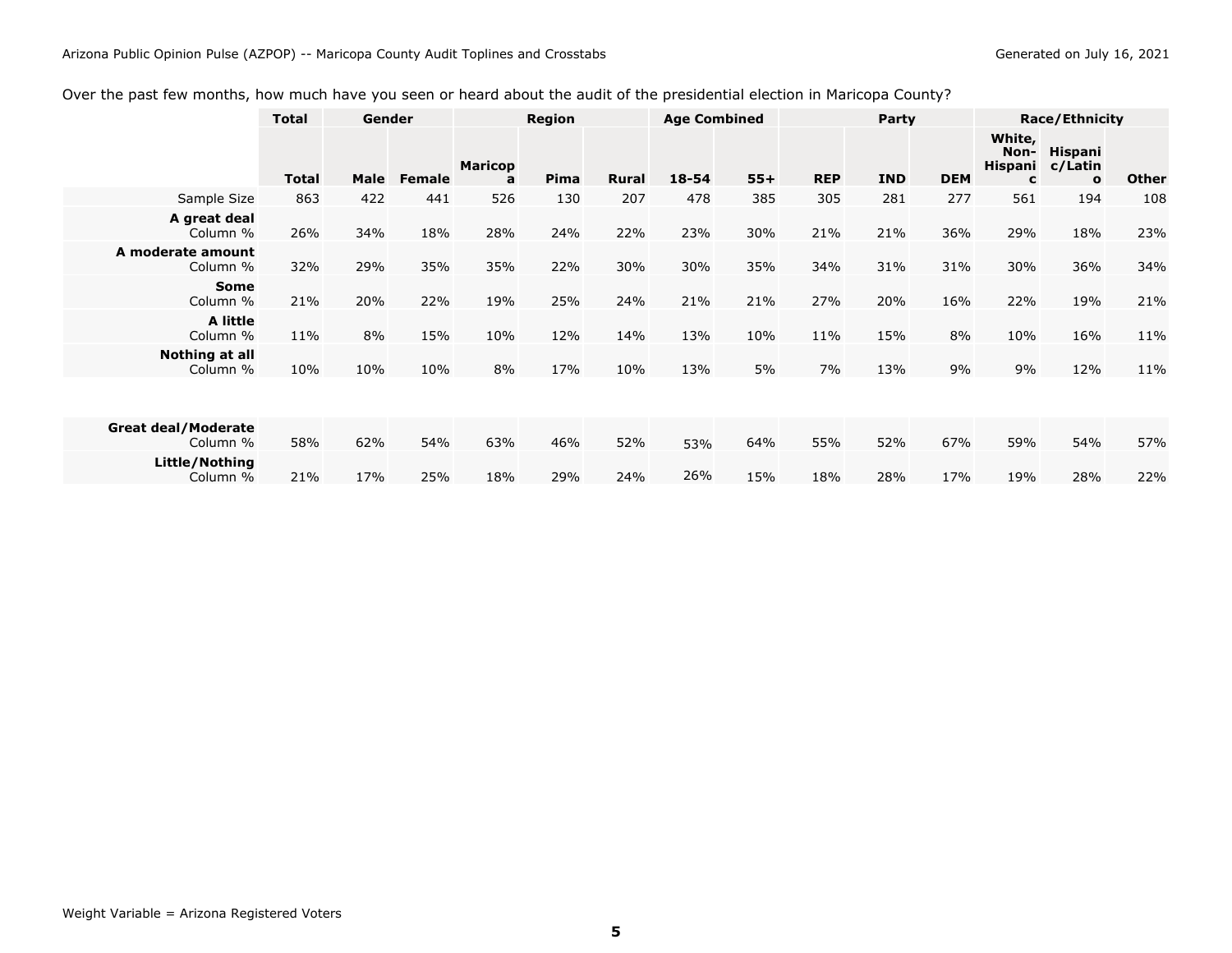#### **Race/Ethnicity Total Gender Region Age Combined Party Race/Ethnicity Total Male Female**<br>779 382 397 **Maricop** $\overline{a}$ **<sup>a</sup> Pima Rural 18-54 55+ REP IND DEM White, Non-HispaniHispani c/Latin c**511  $\mathbf{o}$ **o Other**<br>172 96 Sample Size <sup>779</sup> <sup>382</sup> <sup>397</sup> <sup>484</sup> <sup>108</sup> <sup>187</sup> <sup>414</sup> <sup>365</sup> <sup>282</sup> <sup>244</sup> <sup>252</sup> <sup>511</sup> <sup>172</sup> <sup>96</sup> **Very favorable** Column % 18% 20% 16% 16% 20% 22% 20% 17% 23% 12% 20% 20% 16% 14% **Somewhat favorable** Column % 23% 25% 22% 23% 18% 28% 24% 23% 32% 17% 20% 20% 29% 31% **Somewhat unfavorable** Column %% 14% 13% 15% 15% 13% 12% 16% 12% 20% 10% 11% 14% 14% 15%<br>' **Very unfavorable** Column % 29% 32% 26% 28% 36% 29% 19% 41% 11% 39% 39% 31% 25% 25% **No opinion** Column % 15% 10% 20% 18% 13% 10% 22% 8% 15% 21% 10% 15% 16% 15% **Total Favorable** Column %% 42% 45% 38% 39% 38% 49% 44% 39% 55% 29% 39% 40% 45% 45%<br>• 44%

43% 45% 41% 43% 49% 41% 53% 31% 50% 51% 45% 39% 40%

35%

#### <span id="page-6-0"></span>**Only asked to those who had seen/heard of the audit)** What is your overall impression of the audit, mentioned in the previous question?

**Total Unfavorable**

Column %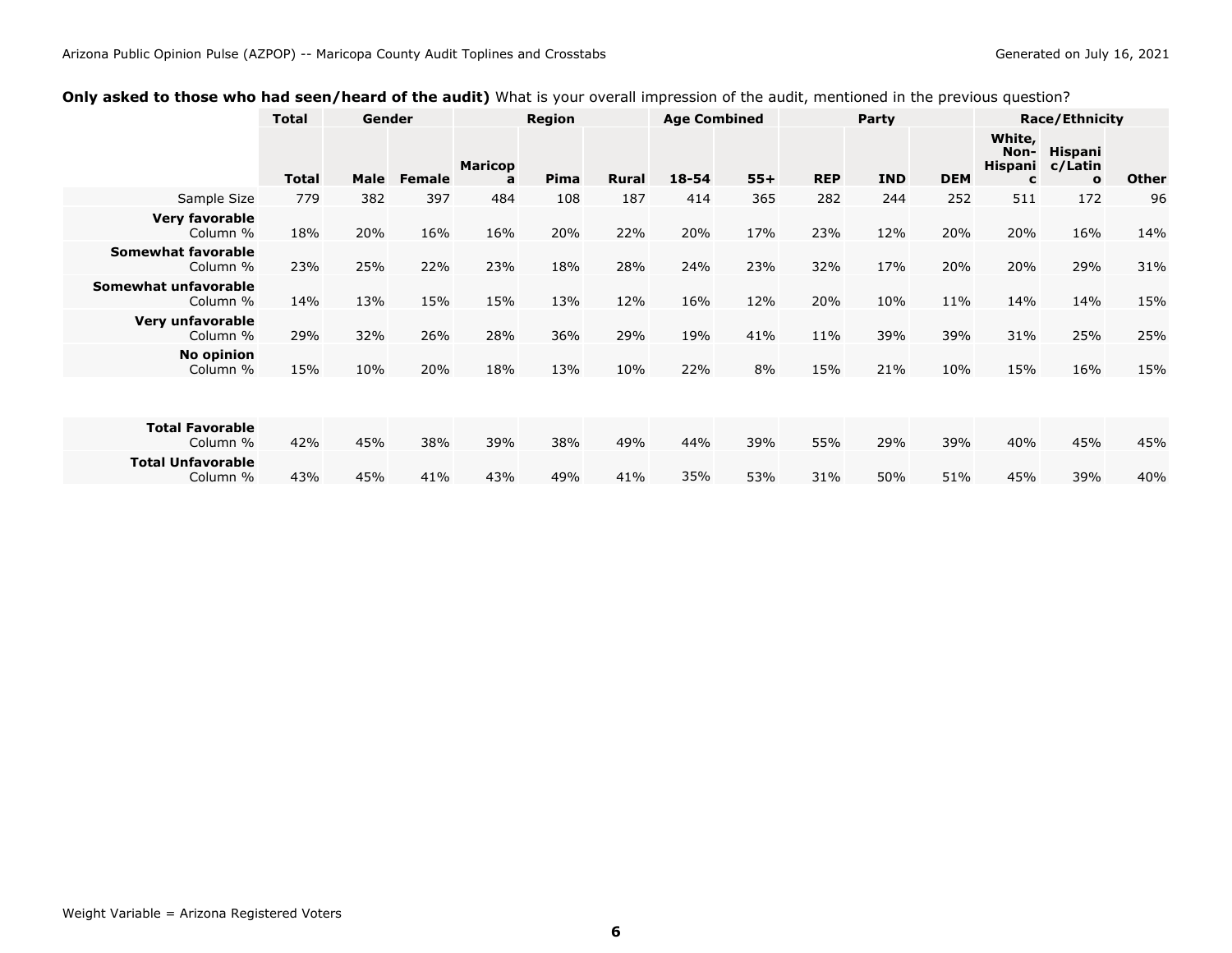<span id="page-7-0"></span>**Only asked to those who had seen/heard of the audit)** Would you say that the information that you have seen or heard about the audit has been "pro-audit" or "anti-audit"?

|                                                                     | <b>Total</b> | Gender      |               |                     | <b>Region</b> |       | <b>Age Combined</b> |       | <b>Party</b> |            |            | <b>Race/Ethnicity</b>          |                                           |              |
|---------------------------------------------------------------------|--------------|-------------|---------------|---------------------|---------------|-------|---------------------|-------|--------------|------------|------------|--------------------------------|-------------------------------------------|--------------|
|                                                                     | <b>Total</b> | <b>Male</b> | <b>Female</b> | <b>Maricop</b><br>a | Pima          | Rural | $18 - 54$           | $55+$ | <b>REP</b>   | <b>IND</b> | <b>DEM</b> | White,<br>Non-<br>Hispani<br>C | <b>Hispani</b><br>c/Latin<br>$\mathbf{o}$ | <b>Other</b> |
| Sample Size                                                         | 779          | 382         | 397           | 484                 | 108           | 187   | 414                 | 365   | 282          | 244        | 252        | 511                            | 172                                       | 96           |
| <b>Entirely "pro-audit"</b><br>Column %                             | 9%           | 12%         | 7%            | 9%                  | 10%           | 10%   | 14%                 | 3%    | 10%          | 5%         | 13%        | 7%                             | 16%                                       | 8%           |
| <b>Mostly "pro-audit"</b><br>Column %                               | 15%          | 15%         | 14%           | 14%                 | 10%           | 20%   | 18%                 | 10%   | 19%          | 11%        | 13%        | 14%                            | 20%                                       | 10%          |
| An even mix between<br>"pro-audit" and "anti-<br>audit"<br>Column % | 32%          | 29%         | 35%           | 30%                 | 33%           | 36%   | 30%                 | 34%   | 32%          | 39%        | 25%        | 33%                            | 30%                                       | 32%          |
| <b>Mostly "anti-audit"</b><br>Column %                              | 19%          | 20%         | 18%           | 22%                 | 17%           | 13%   | 15%                 | 24%   | 17%          | 19%        | 21%        | 21%                            | 13%                                       | 20%          |
| <b>Entirely "anti-audit"</b><br>Column %                            | 12%          | 15%         | 10%           | 12%                 | 11%           | 12%   | 8%                  | 17%   | 8%           | 14%        | 15%        | 14%                            | 8%                                        | 11%          |
| <b>Unsure</b><br>Column %                                           | 13%          | 9%          | 17%           | 13%                 | 19%           | 9%    | 14%                 | 11%   | 14%          | 11%        | 13%        | 11%                            | 14%                                       | 18%          |
|                                                                     |              |             |               |                     |               |       |                     |       |              |            |            |                                |                                           |              |
| "Pro-audit"<br>Column %                                             | 24%          | 27%         | 21%           | 23%                 | 20%           | 30%   | 33%                 | 14%   | 28%          | 16%        | 26%        | 21%                            | 36%                                       | 18%          |
| "Anti-audit"<br>Column %                                            | 31%          | 35%         | 28%           | 34%                 | 28%           | 25%   | 23%                 | 40%   | 25%          | 33%        | 36%        | 35%                            | 21%                                       | 32%          |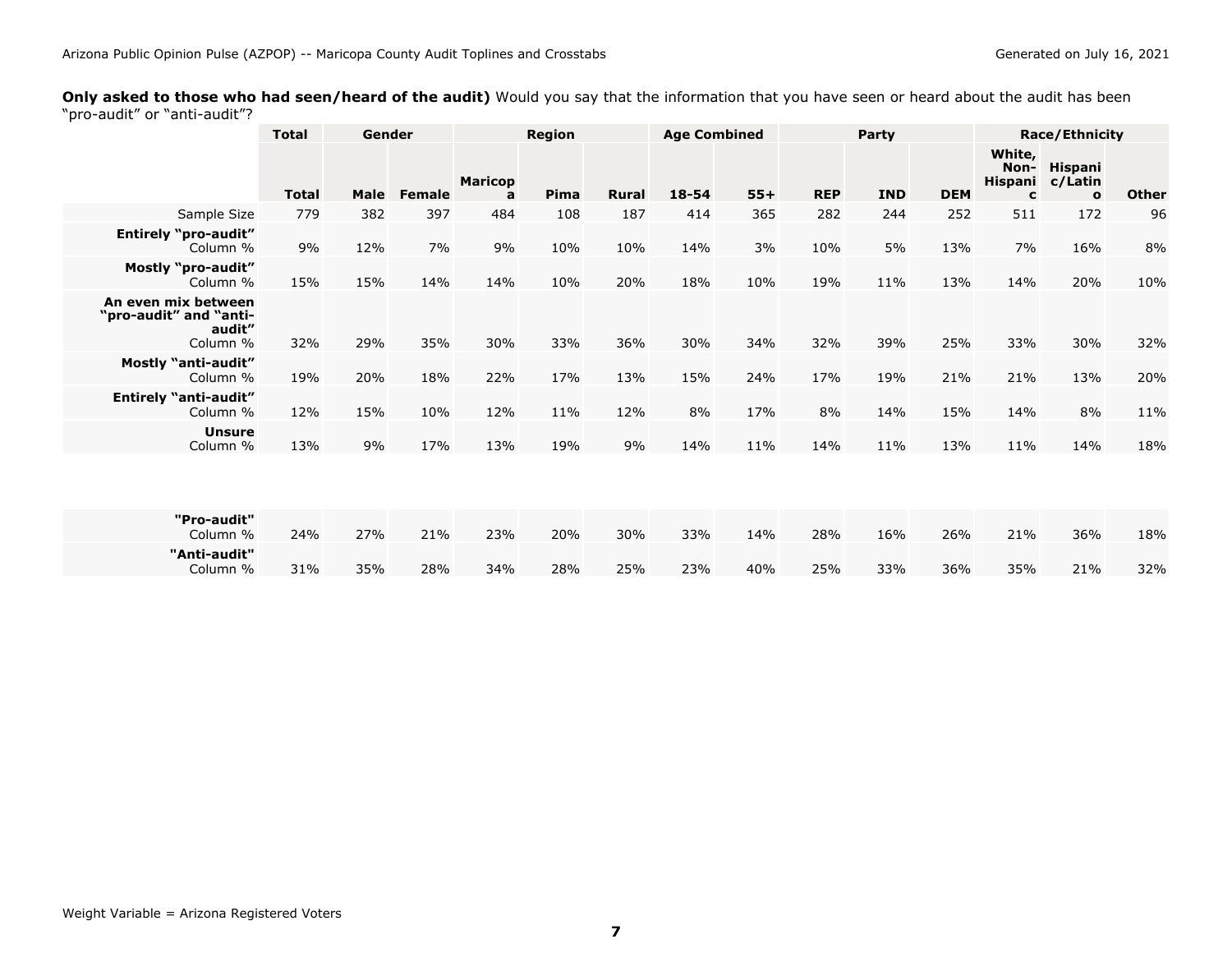<span id="page-8-0"></span>The Maricopa County presidential ballot audit is an examination of ballots cast in the 2020 United States presidential election in Arizona contracted by the<br>Arizona Senate Republican caucus and carried out by private firms

|                                                      | <b>Total</b> | Gender |               | <b>Region</b>       |      | <b>Age Combined</b> |           |       | Party      |            | <b>Race/Ethnicity</b> |                                       |                                           |              |
|------------------------------------------------------|--------------|--------|---------------|---------------------|------|---------------------|-----------|-------|------------|------------|-----------------------|---------------------------------------|-------------------------------------------|--------------|
|                                                      | <b>Total</b> | Male   | <b>Female</b> | <b>Maricop</b><br>a | Pima | <b>Rural</b>        | $18 - 54$ | $55+$ | <b>REP</b> | <b>IND</b> | <b>DEM</b>            | White,<br>Non-<br><b>Hispani</b><br>C | <b>Hispani</b><br>c/Latin<br>$\mathbf{o}$ | <b>Other</b> |
| Sample Size                                          | 863          | 422    | 441           | 526                 | 130  | 207                 | 478       | 385   | 305        | 281        | 277                   | 561                                   | 194                                       | 108          |
| <b>Extremely Important</b><br>Column %               | 28%          | 31%    | 25%           | 27%                 | 19%  | 35%                 | 29%       | 27%   | 41%        | 22%        | 20%                   | 29%                                   | 27%                                       | 22%          |
| <b>Moderately Important</b><br>Column %              | 18%          | 15%    | 21%           | 17%                 | 21%  | 18%                 | 22%       | 13%   | 24%        | 15%        | 13%                   | 15%                                   | 22%                                       | 24%          |
| <b>Somewhat Important</b><br>Column %                | 17%          | 15%    | 19%           | 18%                 | 15%  | 18%                 | 22%       | 11%   | 15%        | 17%        | 19%                   | 15%                                   | 19%                                       | 23%          |
| Not too important<br>Column %                        | 11%          | 11%    | 11%           | 13%                 | 11%  | 5%                  | 10%       | 12%   | 9%         | 13%        | 11%                   | 12%                                   | 11%                                       | 7%           |
| Not important at all<br>Column %                     | 26%          | 27%    | 24%           | 24%                 | 34%  | 24%                 | 17%       | 37%   | 10%        | 32%        | 37%                   | 28%                                   | 20%                                       | 24%          |
|                                                      |              |        |               |                     |      |                     |           |       |            |            |                       |                                       |                                           |              |
| <b>Extremely/Moderately</b><br>important<br>Column % | 46%          | 46%    | 46%           | 45%                 | 40%  | 53%                 | 51%       | 40%   | 65%        | 37%        | 33%                   | 44%                                   | 50%                                       | 47%          |
| Not at all/Not too<br>important<br>Column %          | 37%          | 39%    | 35%           | 38%                 | 45%  | 30%                 | 27%       | 49%   | 19%        | 45%        | 48%                   | 40%                                   | 31%                                       | 31%          |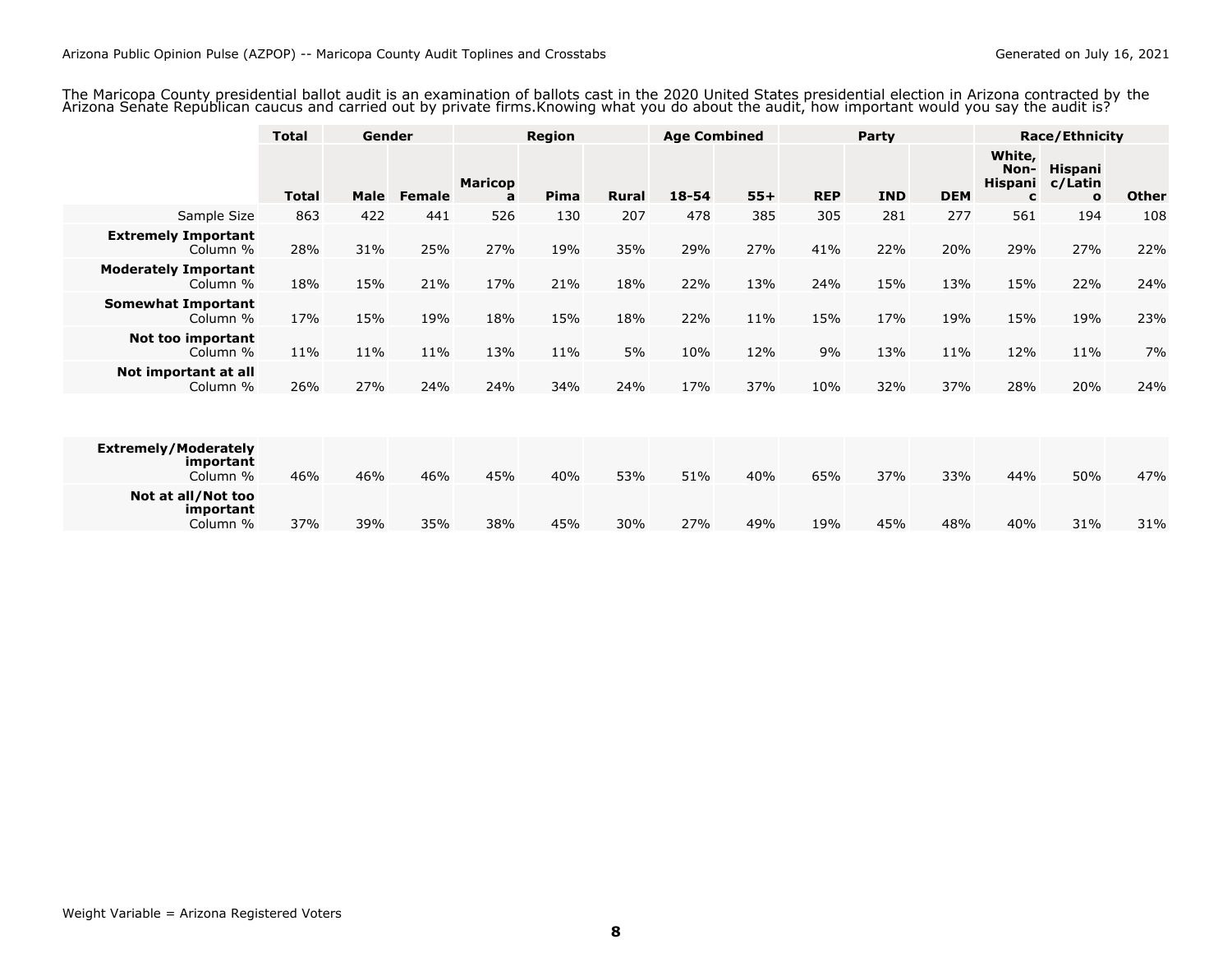### <span id="page-9-0"></span>Does this audit make you more or less confident in the integrity of elections in Arizona, in general?

|                                         | <b>Total</b> | Gender |               | Region              |             | <b>Age Combined</b> |           | Party |            |            | <b>Race/Ethnicity</b> |                                       |                                           |              |
|-----------------------------------------|--------------|--------|---------------|---------------------|-------------|---------------------|-----------|-------|------------|------------|-----------------------|---------------------------------------|-------------------------------------------|--------------|
|                                         | <b>Total</b> | Male   | <b>Female</b> | <b>Maricop</b><br>a | <b>Pima</b> | <b>Rural</b>        | $18 - 54$ | $55+$ | <b>REP</b> | <b>IND</b> | <b>DEM</b>            | White,<br>Non-<br><b>Hispani</b><br>C | <b>Hispani</b><br>c/Latin<br>$\mathbf{o}$ | <b>Other</b> |
| Sample Size                             | 863          | 422    | 441           | 526                 | 130         | 207                 | 478       | 385   | 305        | 281        | 277                   | 561                                   | 194                                       | 108          |
| <b>Much more confident</b><br>Column %  | 15%          | 20%    | 10%           | 16%                 | 11%         | 15%                 | 19%       | 10%   | 13%        | 10%        | 22%                   | 12%                                   | 22%                                       | 19%          |
| Somewhat more confident<br>Column %     | 17%          | 16%    | 18%           | 16%                 | 18%         | 17%                 | 17%       | 16%   | 25%        | 14%        | 11%                   | 17%                                   | 20%                                       | 10%          |
| No effect<br>Column %                   | 42%          | 42%    | 42%           | 42%                 | 42%         | 42%                 | 36%       | 50%   | 35%        | 46%        | 44%                   | 44%                                   | 36%                                       | 40%          |
| Somewhat less confident<br>Column %     | 10%          | 8%     | 13%           | 10%                 | 11%         | 12%                 | 12%       | 9%    | 14%        | 9%         | 8%                    | 11%                                   | 8%                                        | 11%          |
| <b>Much less confident</b><br>Column %  | 9%           | 10%    | 8%            | 8%                  | 10%         | 10%                 | 8%        | 11%   | 6%         | 12%        | 10%                   | 11%                                   | 6%                                        | 4%           |
| <b>Unsure</b><br>Column %               | 7%           | 5%     | 9%            | 8%                  | 8%          | 3%                  | 9%        | 4%    | 7%         | 9%         | 5%                    | 5%                                    | 7%                                        | 16%          |
|                                         |              |        |               |                     |             |                     |           |       |            |            |                       |                                       |                                           |              |
| <b>Total More Confident</b><br>Column % | 32%          | 35%    | 28%           | 32%                 | 29%         | 31%                 | 36%       | 26%   | 38%        | 24%        | 33%                   | 29%                                   | 42%                                       | 29%          |
| <b>Total Less Confident</b><br>Column % | 20%          | 18%    | 21%           | 18%                 | 21%         | 23%                 | 19%       | 20%   | 20%        | 21%        | 18%                   | 22%                                   | 15%                                       | 15%          |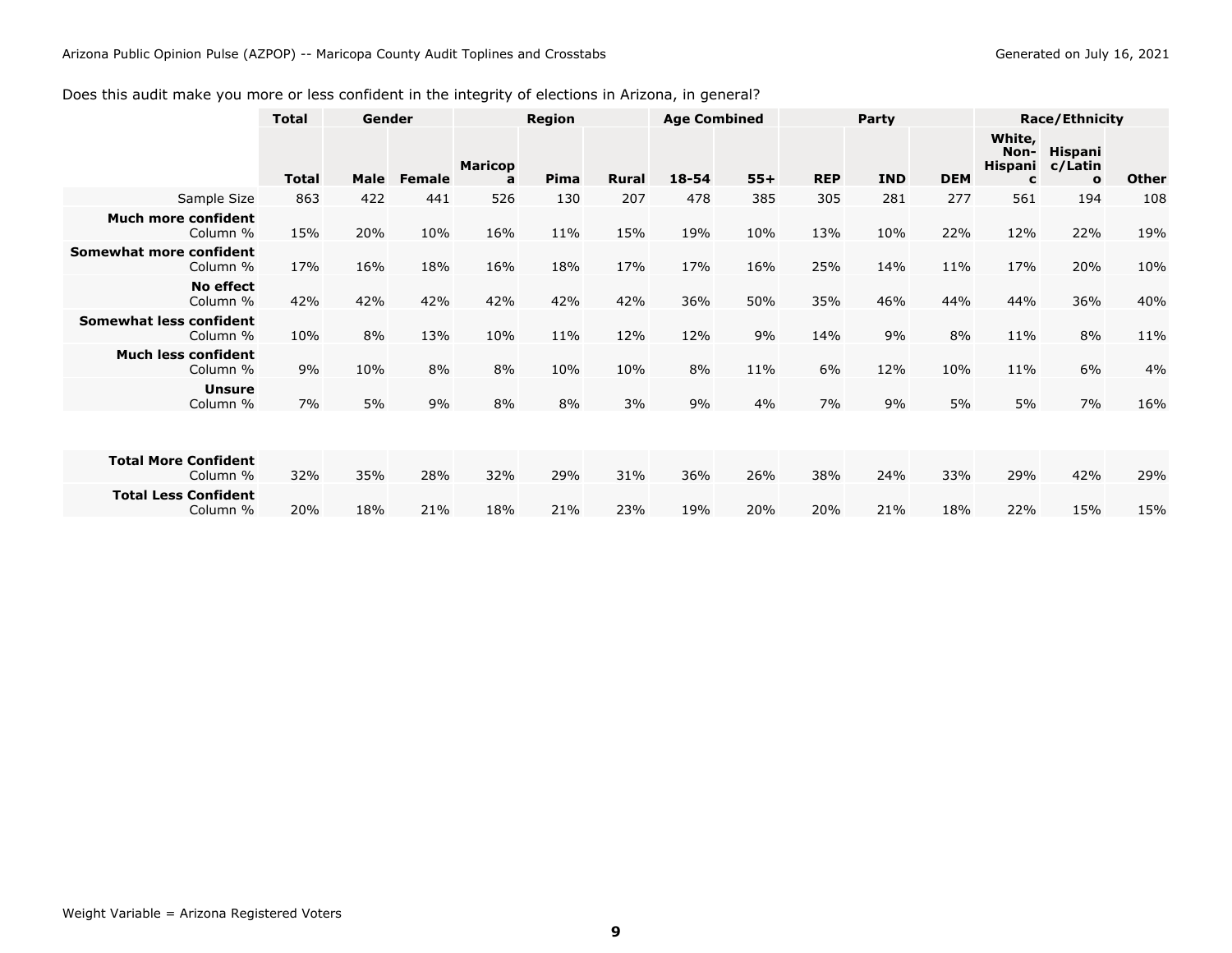#### <span id="page-10-0"></span>Arizona Public Opinion Pulse (AZPOP) -- Maricopa County Audit Toplines and Crosstabs

### Do you believe this audit makes other people more or less confident in the integrity of elections in Arizona, in general?

|                                            | <b>Total</b> |      | Gender | Region              |      | <b>Age Combined</b> |           | Party |            |            | <b>Race/Ethnicity</b> |                                       |                                           |              |
|--------------------------------------------|--------------|------|--------|---------------------|------|---------------------|-----------|-------|------------|------------|-----------------------|---------------------------------------|-------------------------------------------|--------------|
|                                            | <b>Total</b> | Male | Female | <b>Maricop</b><br>a | Pima | <b>Rural</b>        | $18 - 54$ | $55+$ | <b>REP</b> | <b>IND</b> | <b>DEM</b>            | White,<br>Non-<br><b>Hispani</b><br>c | <b>Hispani</b><br>c/Latin<br>$\mathbf{o}$ | <b>Other</b> |
| Sample Size                                | 863          | 422  | 441    | 526                 | 130  | 207                 | 478       | 385   | 305        | 281        | 277                   | 561                                   | 194                                       | 108          |
| <b>Much more confident</b><br>Column %     | 10%          | 11%  | 9%     | 9%                  | 9%   | 14%                 | 13%       | 7%    | 10%        | 6%         | 15%                   | 11%                                   | 9%                                        | 8%           |
| Somewhat more confident<br>Column %        | 18%          | 19%  | 17%    | 19%                 | 17%  | 15%                 | 20%       | 16%   | 25%        | 11%        | 17%                   | 16%                                   | 22%                                       | 20%          |
| No effect<br>Column %                      | 22%          | 21%  | 24%    | 20%                 | 28%  | 24%                 | 20%       | 25%   | 21%        | 23%        | 23%                   | 23%                                   | 21%                                       | 22%          |
| <b>Somewhat less confident</b><br>Column % | 23%          | 24%  | 22%    | 26%                 | 17%  | 20%                 | 23%       | 23%   | 25%        | 27%        | 17%                   | 22%                                   | 25%                                       | 23%          |
| <b>Much less confident</b><br>Column %     | 12%          | 11%  | 13%    | 11%                 | 12%  | 14%                 | 12%       | 13%   | 8%         | 15%        | 14%                   | 13%                                   | 10%                                       | 10%          |
| <b>Unsure</b><br>Column %                  | 14%          | 13%  | 16%    | 15%                 | 16%  | 12%                 | 13%       | 16%   | 10%        | 19%        | 14%                   | 15%                                   | 13%                                       | 16%          |
|                                            |              |      |        |                     |      |                     |           |       |            |            |                       |                                       |                                           |              |
| <b>Total More Confident</b><br>Column %    | 28%          | 30%  | 26%    | 28%                 | 27%  | 29%                 | 32%       | 23%   | 35%        | 16%        | 32%                   | 27%                                   | 31%                                       | 29%          |
| <b>Total Less Confident</b><br>Column %    | 35%          | 36%  | 35%    | 37%                 | 29%  | 35%                 | 35%       | 35%   | 33%        | 42%        | 31%                   | 36%                                   | 35%                                       | 33%          |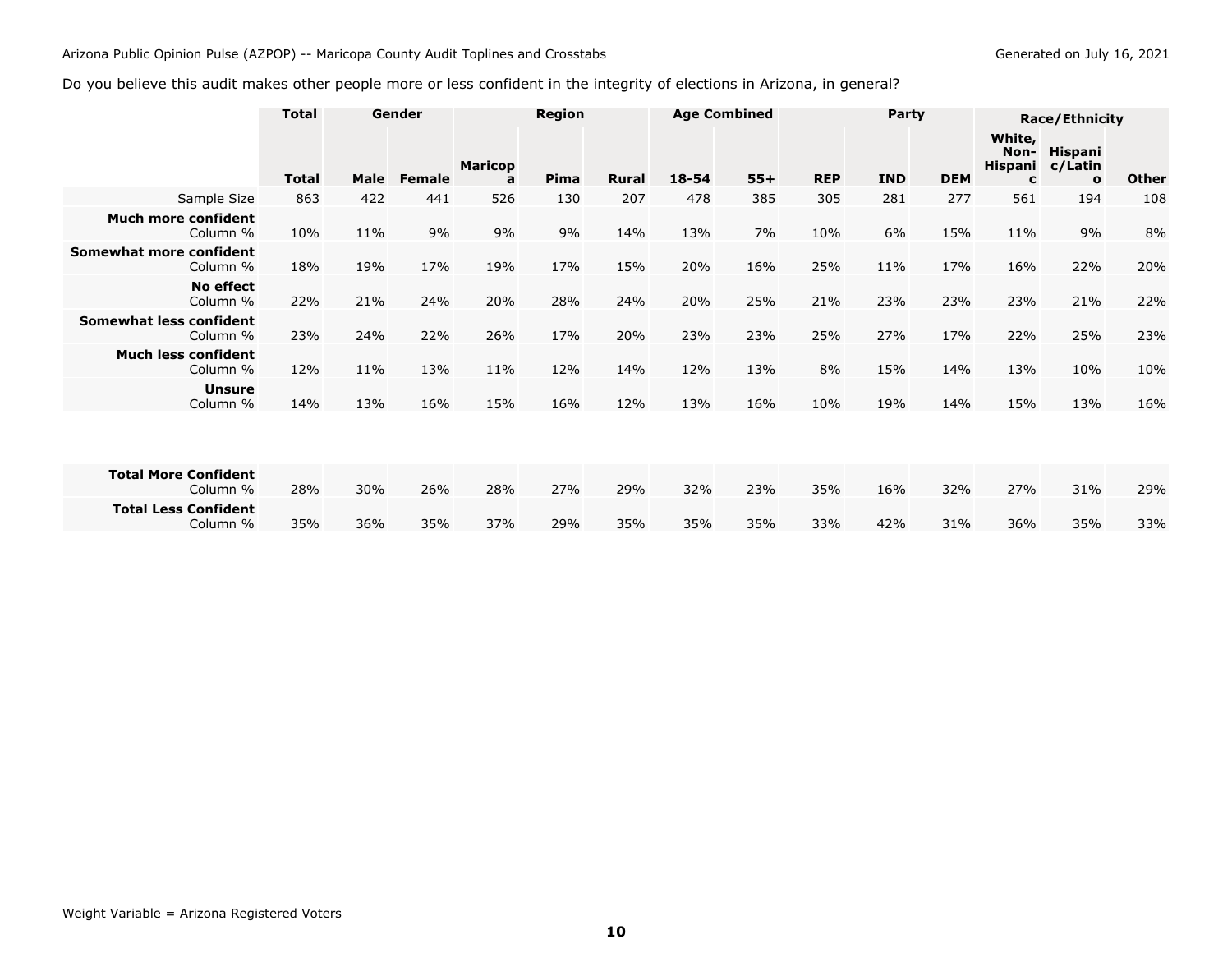### <span id="page-11-0"></span>After the audit is completed, who do you believe will have received more votes in the 2020 presidential election, in Arizona?

|                                 | <b>Total</b> | Gender |               | <b>Region</b>       |      |              | <b>Age Combined</b> |       | Party      |            |            | <b>Race/Ethnicity</b>          |                                                   |              |  |
|---------------------------------|--------------|--------|---------------|---------------------|------|--------------|---------------------|-------|------------|------------|------------|--------------------------------|---------------------------------------------------|--------------|--|
|                                 | <b>Total</b> | Male   | <b>Female</b> | <b>Maricop</b><br>a | Pima | <b>Rural</b> | $18 - 54$           | $55+$ | <b>REP</b> | <b>IND</b> | <b>DEM</b> | White,<br>Non-<br>$\mathbf{C}$ | <b>Hispani</b><br>Hispani c/Latin<br>$\mathbf{o}$ | <b>Other</b> |  |
| Sample Size                     | 863          | 422    | 441           | 526                 | 130  | 207          | 478                 | 385   | 305        | 281        | 277        | 561                            | 194                                               | 108          |  |
| <b>Donald Trump</b><br>Column % | 31%          | 32%    | 29%           | 29%                 | 22%  | 41%          | 30%                 | 32%   | 62%        | 25%        | 2%         | 33%                            | 25%                                               | 28%          |  |
| <b>Joe Biden</b><br>Column %    | 53%          | 52%    | 55%           | 55%                 | 64%  | 42%          | 56%                 | 50%   | 21%        | 54%        | 89%        | 52%                            | 55%                                               | 58%          |  |
| Someone else<br>Column %        | $1\%$        | $1\%$  | 2%            | $1\%$               | 0%   | 2%           | 2%                  | 0%    | $1\%$      | $1\%$      | $1\%$      | 0%                             | $1\%$                                             | 7%           |  |
| <b>Unsure</b><br>Column %       | 15%          | 16%    | 14%           | 15%                 | 13%  | 15%          | 12%                 | 18%   | 16%        | 21%        | 8%         | 15%                            | 20%                                               | 8%           |  |